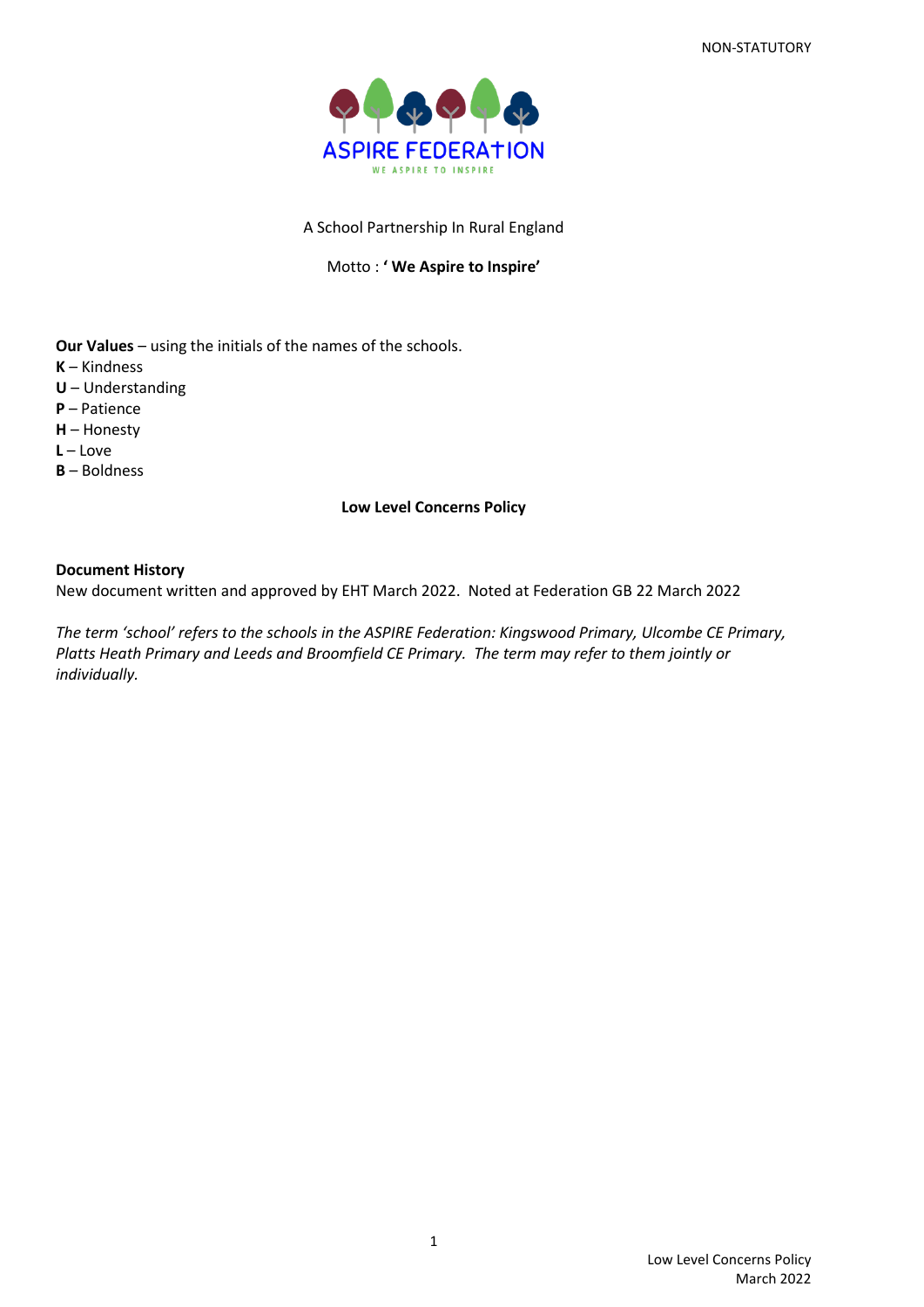# **Leeds & Broomfield Church of England Primary School**

At Leeds & Broomfield we build strong foundations for all; to learn, flourish and fill their hearts with God's love. Everyone is important, valued and needed to make L&B grow. We give a quality all round nurturing education which develops the whole child; If the rain came we would not fall.

"*As many hands build a house, so many hearts make a school."*

*(Matthew Ch 7 24-27)*

# **RESPECT RESILIENCE EMPATHY CURIOSITY HONESTY**

Our school Christian Values support the development of the children and all within the school and local community, giving the children and staff a positive outward looking view. The pupils and staff support and help each other and the local community enabling all to flourish.

We have explored the story of Matthew (Ch 7 24-27) showing curiosity, and the children felt empathy for the builder of the house on the sand, but said they must be resilient to try again. Jesus was honest with his followers and people followed and trusted him. The story continues showing how Jesus respected all and everyone who wanted to listen and learn could – no one was turned away. This high level of inclusion and respect is what makes Leeds and Broomfield a great school community to be part of 'many hearts make a school'.

# **Ulcombe Church of England Primary School**

"*Unity and diversity in the body – one body, many members."*

*(Corinthians Ch 12 12-27)*

**HOPE RESPECT ENDURANCE TRUST**

At Ulcombe Church of England Primary School endurance plays an important role in both our social learning and cultural ethos, where children aspire to be the best they can be. Diversity is the key to our curriculum and opportunities to progress and succeed both academically and as individuals are provided – many members working in unity with respect for each other. Hope is at the heart of our school community and is explicitly shown by both children and adults in our school, regardless of where the path of life leads them. Through God's love and trust each individual learns the skills important for them but also adds value to the community as a whole.

We are Ulcombe Church of England Primary School and each one of us is a part of it!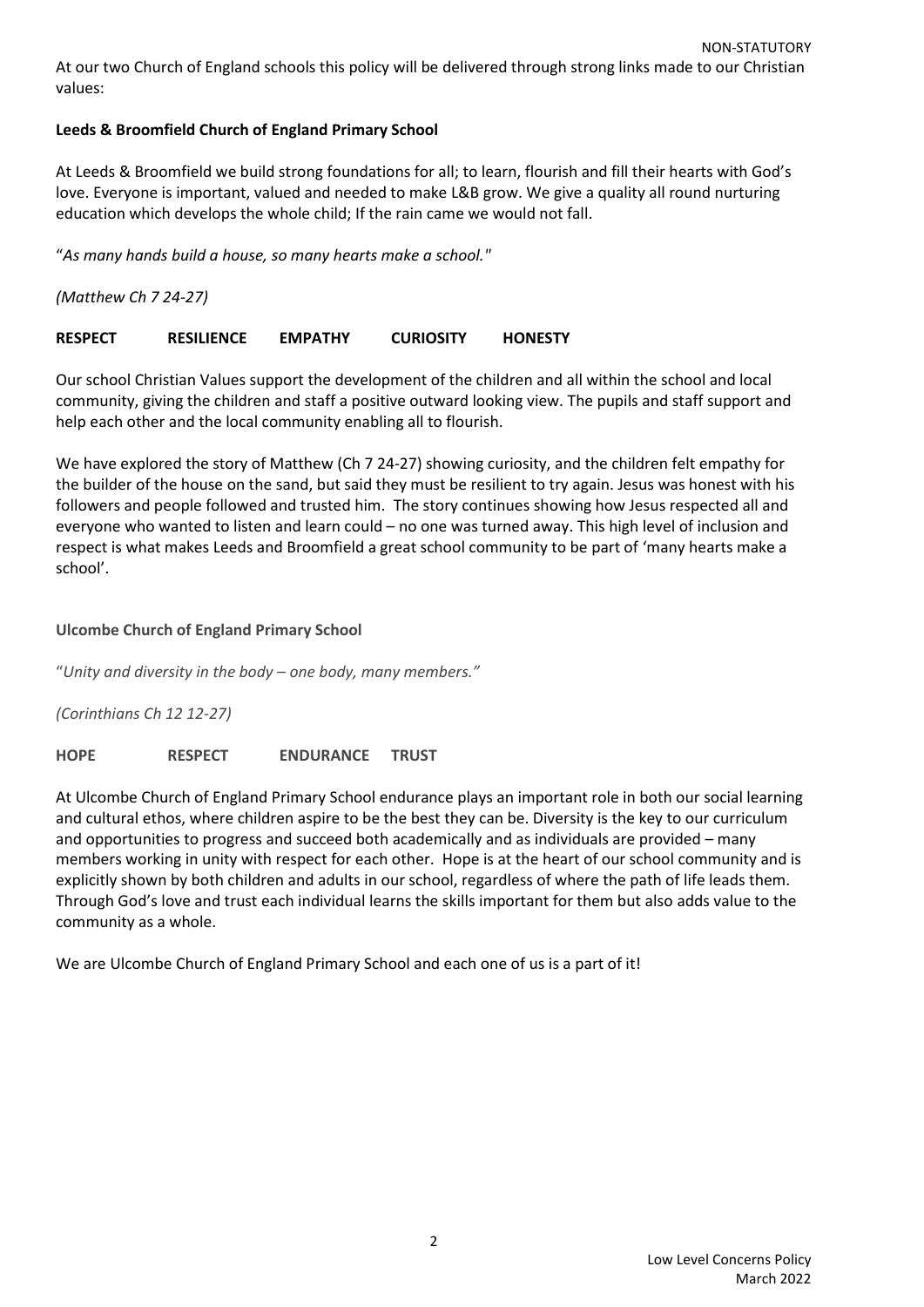# **Low-Level Concerns Policy**

# **ASPIRE Federation**

# **Contents**

# <span id="page-2-0"></span>1. Introduction

At Aspire, we take safeguarding very seriously. This includes ensuring that adults who work with children do so in a way that is in accordance with the ethos and policies set out by the school, including the Staff Code of Conduct. This policy sets out the details and processes for staff regarding low-level concerns they may have.

# <span id="page-2-1"></span>2. Summary

It may be possible that a member of staff acts in a way that does not cause risk to children, but is however inappropriate. A member of staff who has a concern about another member of staff should inform the Head Teacher about their concern using a Low-Level Record of Concern Form. If the Head Teacher cannot be contacted, the Chair of Governors should be contacted instead.

# <span id="page-2-2"></span>3. Keeping Children Safe in Education September 2021

The following is taken from Keeping Children Safe in Education September 2021

*407. As part of their whole school approach to safeguarding, schools and colleges should ensure that they promote an open and transparent culture in which all concerns about all adults working in or on behalf of the school or college (including supply teachers, volunteers and contractors) are dealt with promptly and appropriately.*

*408. Creating a culture in which all concerns about adults (including allegations that do not meet the harms threshold (see Part Four - Section one)) are shared responsibly and with the right person, recorded and dealt with appropriately, is critical. If implemented correctly, this should encourage an open and transparent culture; enable schools and colleges to identify concerning, problematic or inappropriate behaviour early; minimise the risk of abuse; and ensure that adults working in or on behalf of the school or college are clear about professional boundaries and act within these boundaries, and in accordance with the ethos and values of the institution.*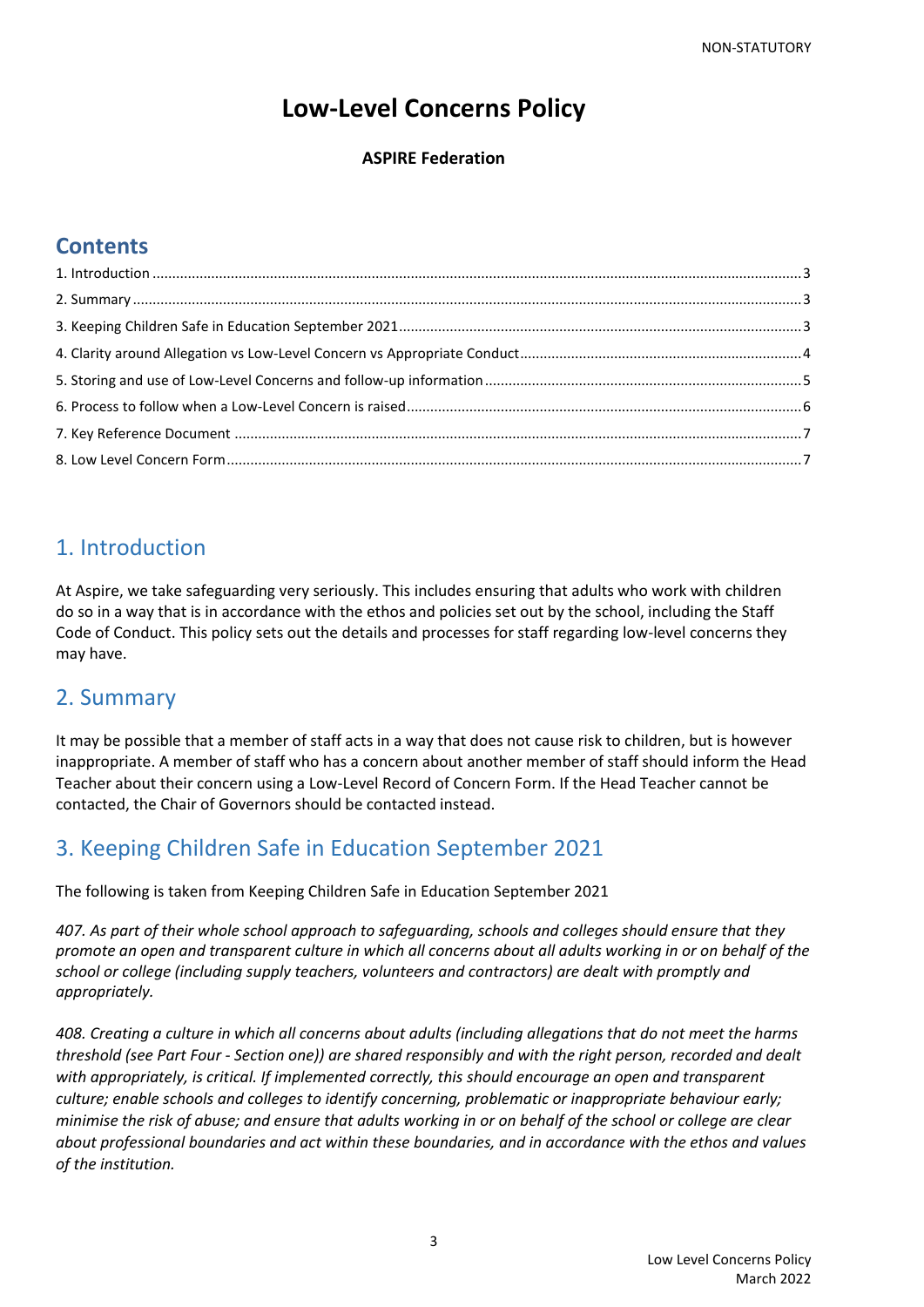## *What is a low level concern?*

*409. The term 'low-level' concern does not mean that it is insignificant, it means that the behaviour towards a child does not meet the threshold set out at paragraph 338. A low-level concern is any concern – no matter how small, and even if no more than causing a sense of unease or a 'nagging doubt' - that an adult working in or on behalf of the school or college may have acted in a way that:*

*is inconsistent with the staff code of conduct, including inappropriate conduct outside of work; and does not meet the allegations threshold or is otherwise not considered serious enough to consider a referral to the LADO.*

## *410. Examples of such behaviour could include, but are not limited to:*

*being over friendly with children; having favourites;*

 *taking photographs of children on their mobile phone;*

*engaging with a child on a one-to-one basis in a secluded area or behind a closed door; or, using inappropriate sexualised, intimidating or offensive language.*

*411. Such behaviour can exist on a wide spectrum, from the inadvertent or thoughtless, or behaviour that may look to be inappropriate, but might not be in specific circumstances, through to that which is ultimately intended to enable abuse.*

*412. It is crucial that any such concerns, including those which do not meet the harm threshold (see Part Four -*

*Section one), are shared responsibly and with the right person, and recorded and dealt with appropriately. Ensuring they are dealt with effectively should also protect those working in or on behalf of schools and colleges from potential false allegations or misunderstandings.*

# <span id="page-3-0"></span>4. Clarity around Allegation vs Low-Level Concern vs Appropriate Conduct

#### **Allegation**

Behaviour which indicates that an adult who works with children has:

- behaved in a way that has harmed a child, or may have harmed a child;
- possibly committed a criminal offence against or related to a child;
- behaved towards a child or children in a way that indicates they may pose a risk of harm to children.

#### **Low-Level Concern**

Any concern – no matter how small, even if no more than a 'nagging doubt' – that an adult may have acted in a manner which:

- · is not consistent with an organisation's Code of Conduct, and/or
- relates to their conduct outside of work which, even if not linked to a particular act or omission, has caused a sense of unease about that adult's suitability to work with children.

#### **Appropriate Conduct**

 $L$  Lie law.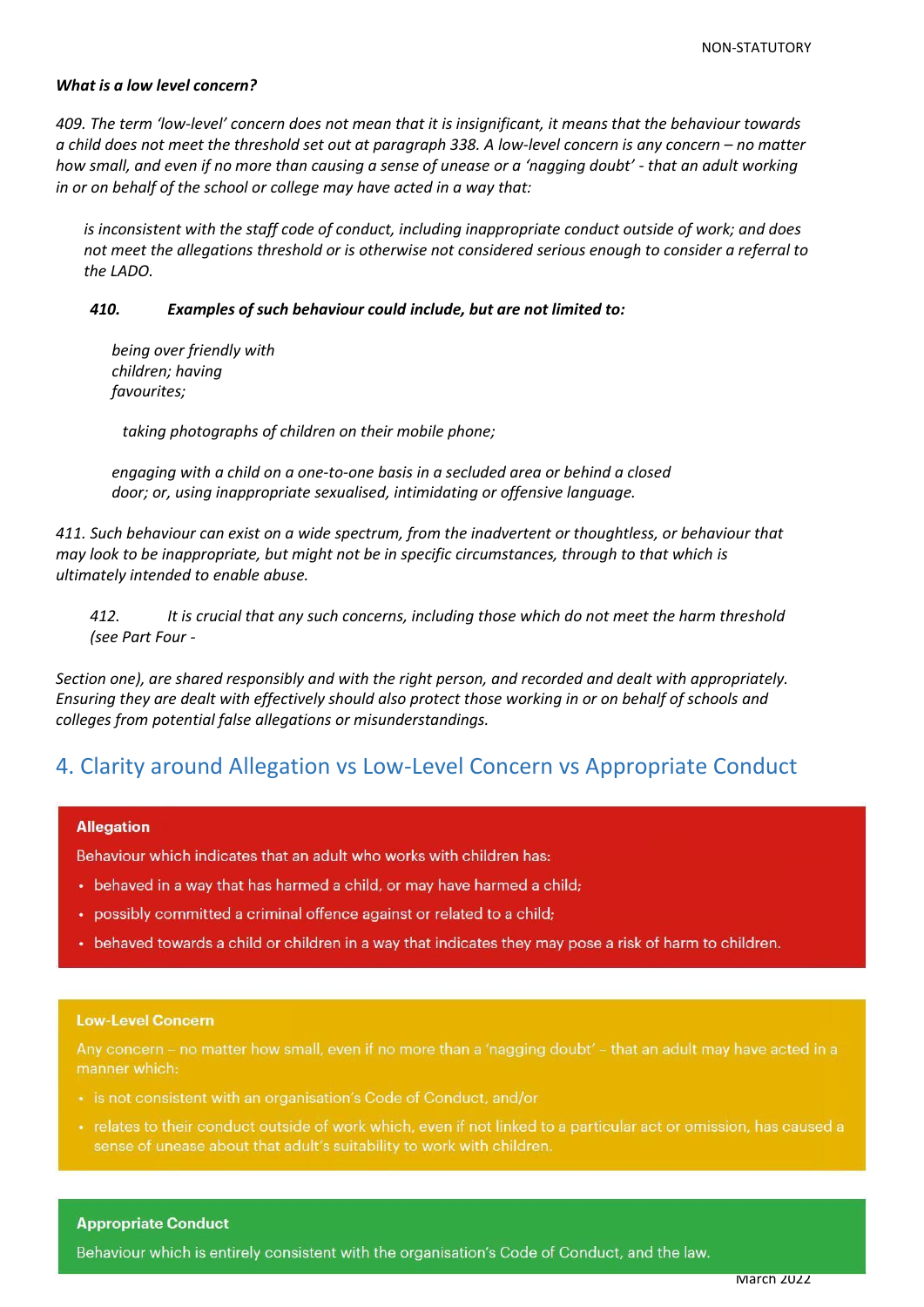# <span id="page-4-0"></span>5. Storing and use of Low-Level Concerns and follow-up information

LLC forms and follow-up information will be stored securely within the schools safeguarding systems, with access only by the leadership team. This will be stored in accordance with the school's GDPR and data protection policies.

The staff member(s) reporting the concern must keep the information confidential and not share the concern with others apart from the Head Teacher or those aware in the senior leadership team.

Low-Level Concerns will not be referred to in references unless they have been formalised into more significant concerns resulting in disciplinary or misconduct procedures.

Whenever staff leave Aspire, any record of low-level concerns which are stored about them will be reviewed as to whether or not that information needs to be kept. Consideration will be given to:

a) whether some or all of the information contained within any record may have any reasonably likely value in terms of any potential historic employment or abuse claim so as to justify keeping it, in line with normal safeguarding records practice; or

b) if, on balance, any record is not considered to have any reasonably likely value, still less actionable concern, and ought to be deleted accordingly.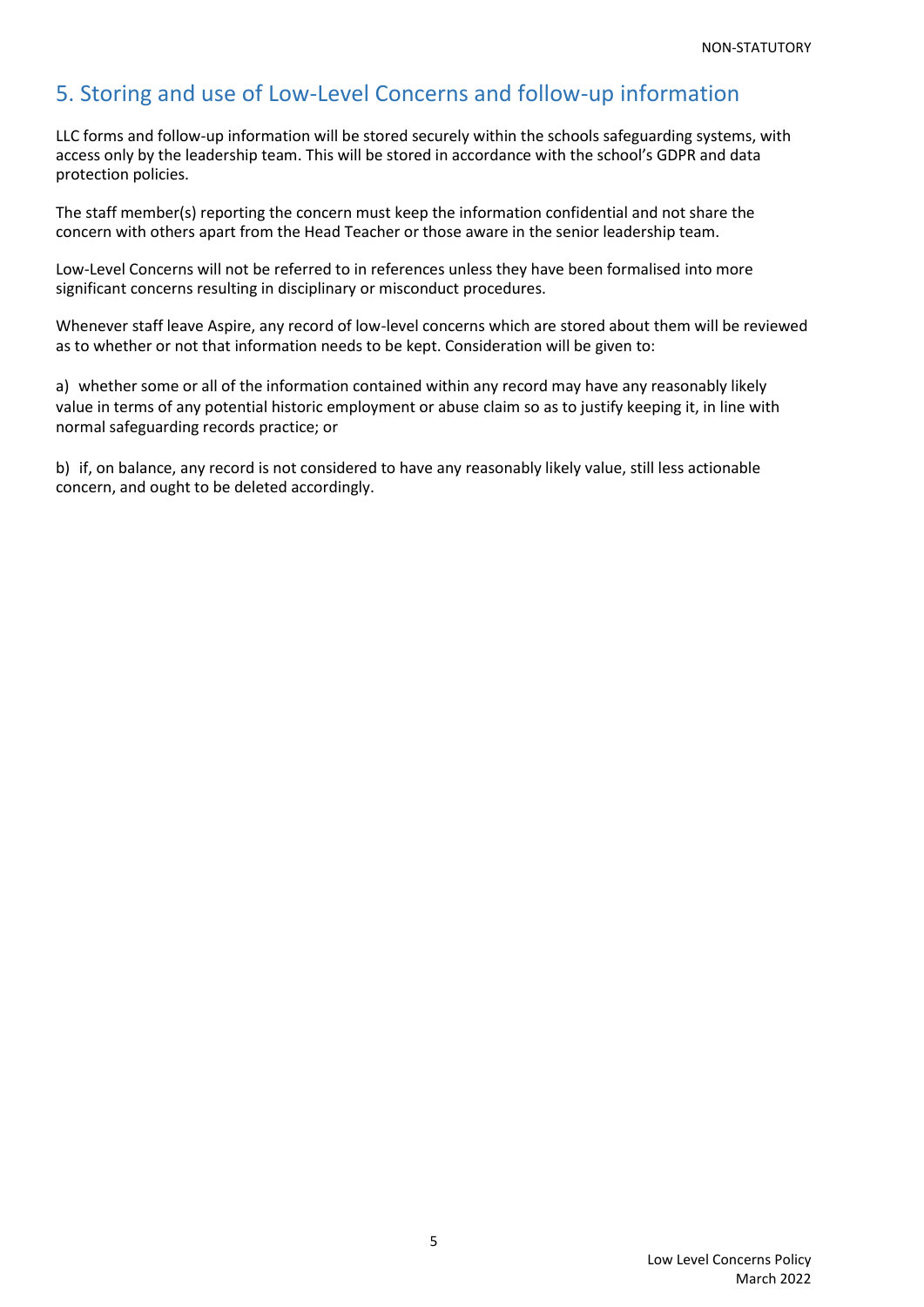# <span id="page-5-0"></span>6. Process to follow when a Low-Level Concern is raised



#### What is a low level concern?

The term 'low-level' concern does not mean that it is insignificant, it means that the behaviour towards a child does not meet the threshold set out at KCSIE (2021) paragraph 338. A low-level concern is any concern - no matter how small, and even if no more than causing a sense of unease or a 'nagging doubt' - that an adult working in or on behalf of the school or college may have acted in a way that: . is inconsistent with the staff code of conduct, including inappropriate conduct outside of work; and

• does not meet the allegations threshold or is otherwise not considered serious enough to consider a referral to the LADO.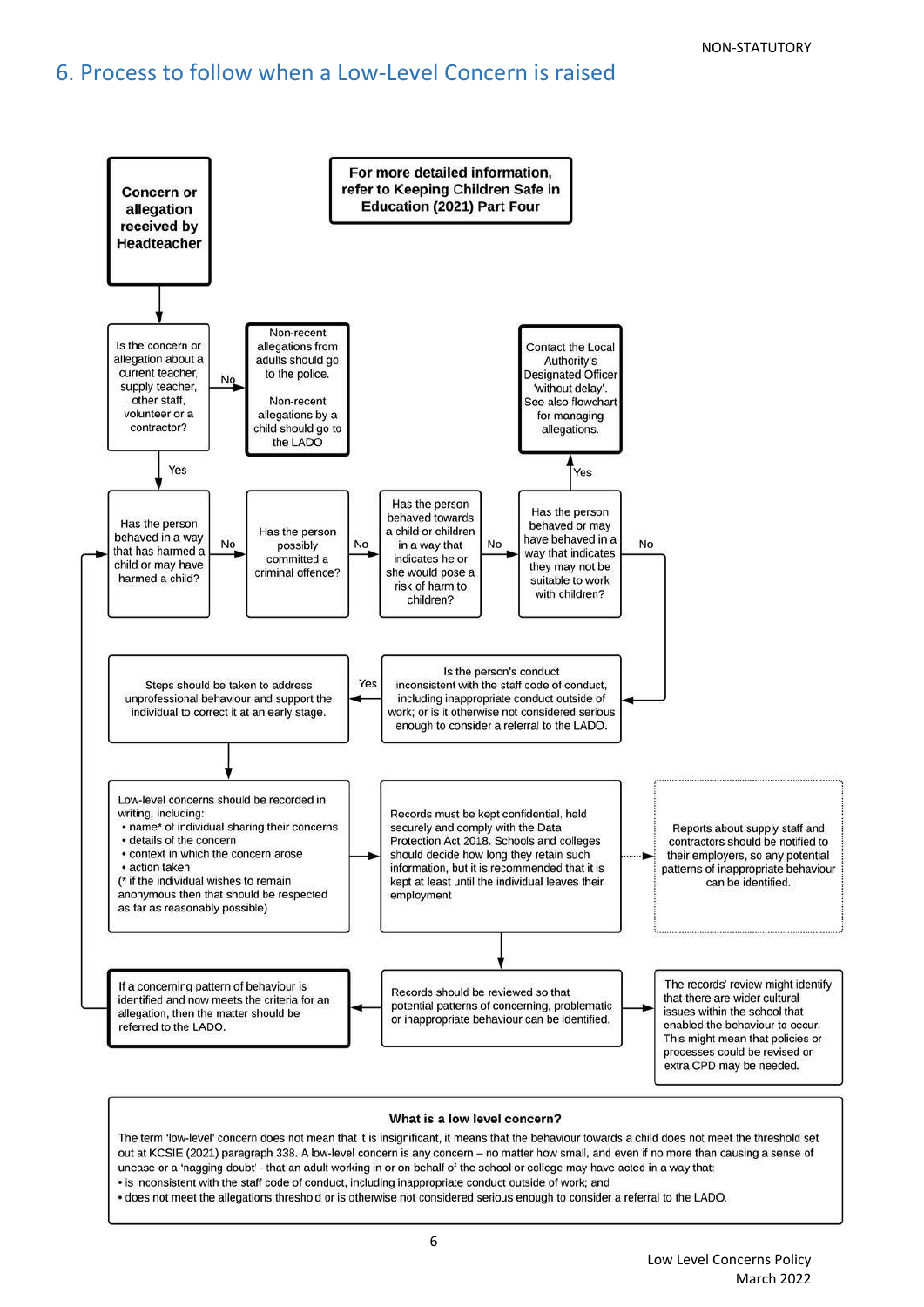# <span id="page-6-0"></span>7. Key Reference Document

Read this document for further information about Low-Level Concerns, which is referenced in KCSIE 2021.

<https://www.farrer.co.uk/globalassets/clients-and-sectors/safeguarding/low-level-concerns-guidance-2020.pdf>

# <span id="page-6-1"></span>8. Low Level Concern Form

The form below will be available to staff via:

- The Office
- DSLs
- The Senior Leadership Team